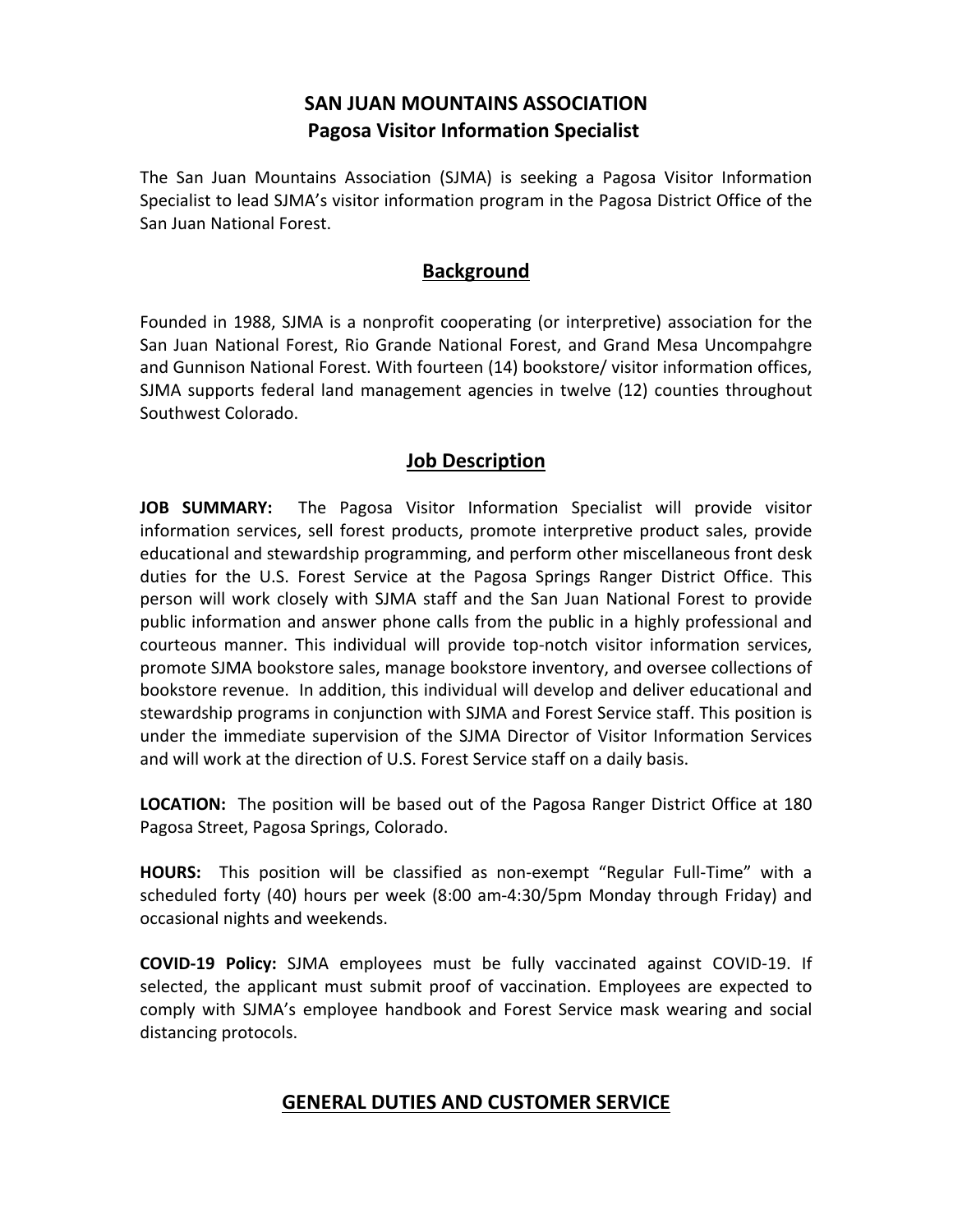- Perform basic Visitor Information Specialist duties, such as answering telephones and in-person inquiries in a courteous and professional manner and helping to administer daily Forest Service operations at the Pagosa Ranger District.
- Develop and deliver educational and public lands stewardship programming within the San Juan National Forest, working in conjunction with other SJMA and Forest Service staff.
- Communicate and coordinate with the Forest Service to stay up-to-date on public lands recreation, forest products, and visitor information.
- ●
- Encourage visitors to "Leave No Trace" and "Recreate Responsibly" and to comply with applicable laws, rules and regulations.
- Update or develop new public information materials, such as handouts, for distribution to the public.
- Become familiar with Forest Service organization, functions, activities, facilities, and personnel to provide information to visitors.
- Become familiar with common destinations and permitted uses of the San Juan National Forest.
- Recruit, train, and oversee volunteers interested in providing public information for the San Juan National Forest.

# **BOOKSTORE RESPONSIBILITIES**

- Oversee bookstore sales and collections in the Pagosa office.
- Coordinate with the SJMA Director of Visitor Information to order & maintain products
- Report and collect store revenue for the Pagosa location
- Ensure that all of the bookstore display areas are maintained in a neat and orderly fashion, and stocked with current inventory.
- Ensure proper training for any personnel selling products and operate the pointof-sale systems.
- Conduct year-end inventory and accounting.

# **AGENCY SUPPORT**

- Coordinate with agency staff to sell forest product permits and recreation passes in a professional manner, including but not limited to the America the Beautiful (ATB) Passes, fuelwood permits, and Christmas tree permits.
- Attend meetings and trainings with agency staff.
- Assist with SJMA and Forest Service projects and programs as needed.

## **SKILLS AND QUALIFICATIONS:**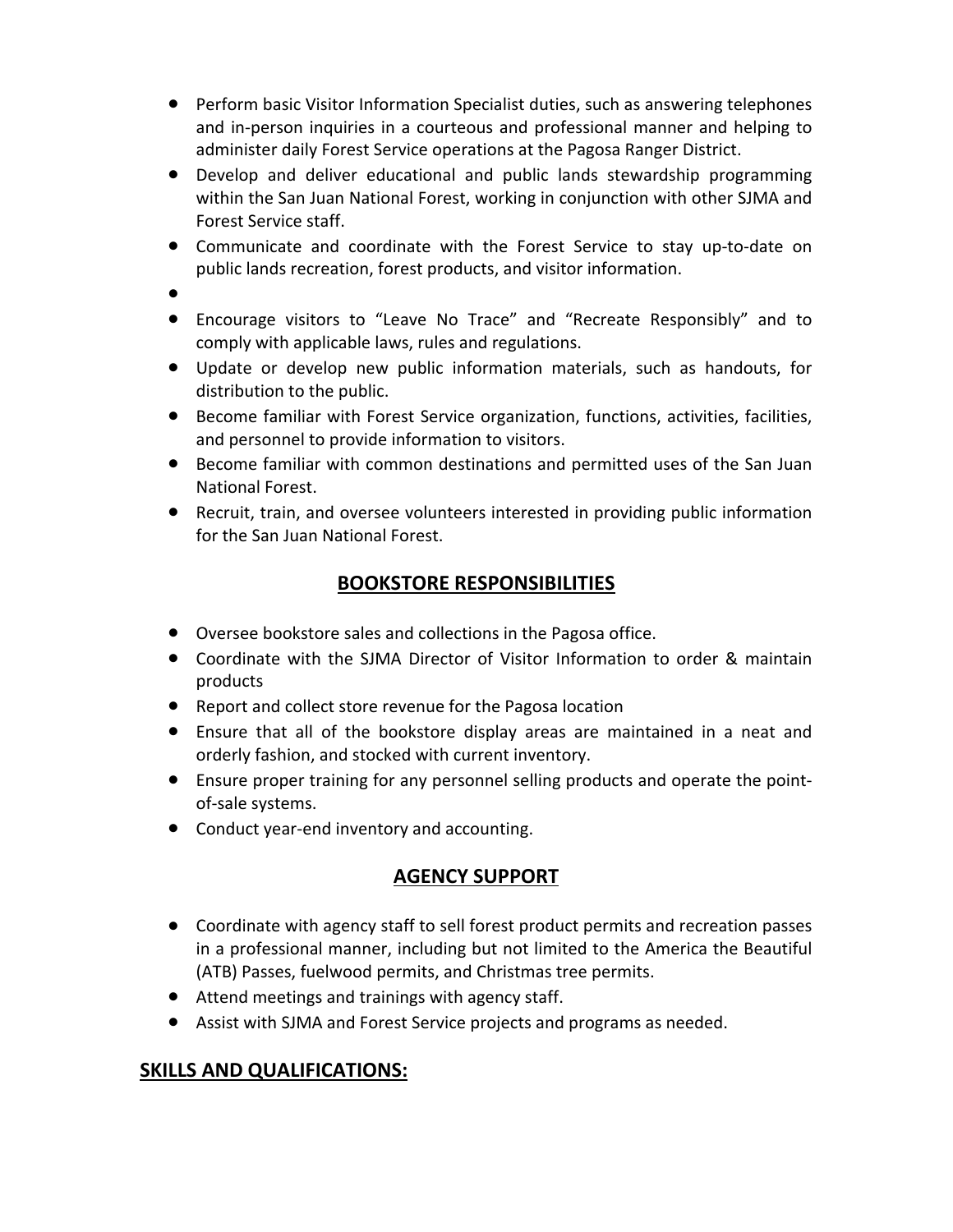The successful candidate will possess some combination of the following skills/qualifications:

- Passion for public lands
- Experience with sales, marketing, and inventory management
- Experience with public speaking
- Experience delivering educational or stewardship programming
- Excellent interpersonal skills
- Terrific customer service abilities
- Friendly and personable
- Highly organized with an attention to detail
- Able to work independently
- Computer literacy, especially with Microsoft Word and Excel
- Strong written and verbal communication skills
- Knowledgeable of basic cash management procedures
- Reliable
- Knowledge of the San Juan National Forest and surrounding areas.
- Knowledge or willingness to learn local recreation sites
- Knowledge or willingness to learn Forest Service regulations

### **EDUCATIONAL REQUIREMENTS:**

B.S. or B.A. degree a plus. Additional training in Business Administration, Outdoor Recreation, Marketing and/or Communications is of additional interest.

A valid Colorado Driver's License is required as well as a good driving record. A personal vehicle will be used on occasion, with mileage reimbursement consistent with SJMA policy.

### **Compensation:**

Pay rate is \$15-17 hourly, commensurate with qualifications and experience. Benefits include paid PTO, health insurance reimbursement program, and a small individual retirement account contribution match.

### **To Apply:**

Those interested in the position are asked to submit a resume and letter of interest demonstrating their qualifications and interest in the position. The cover letter should succinctly describe the applicant's goals, suitability for the position, and other pertinent facts that may not appear in the resume.